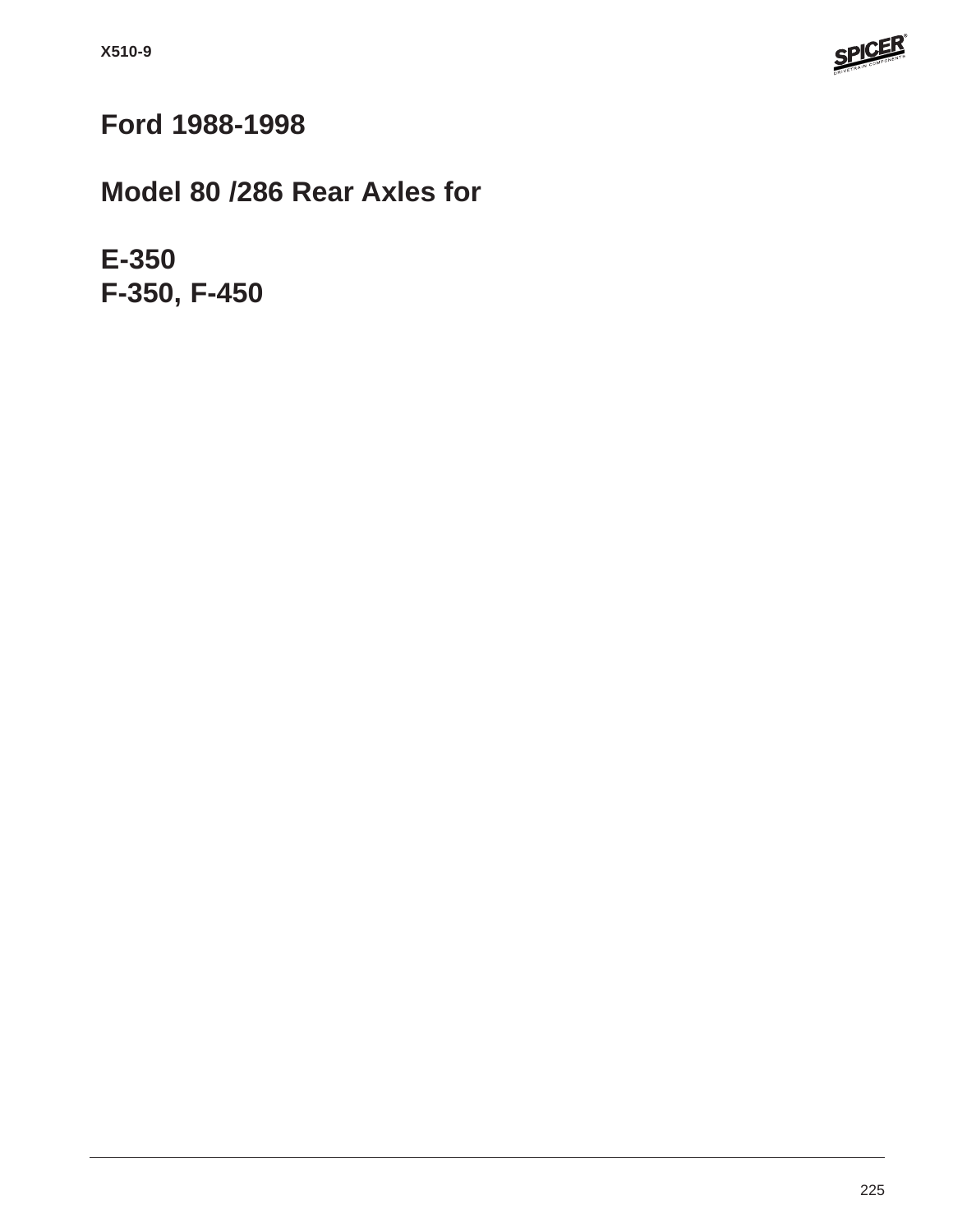

# **Exploded View Ford Model 80 /286 Rear Axles**

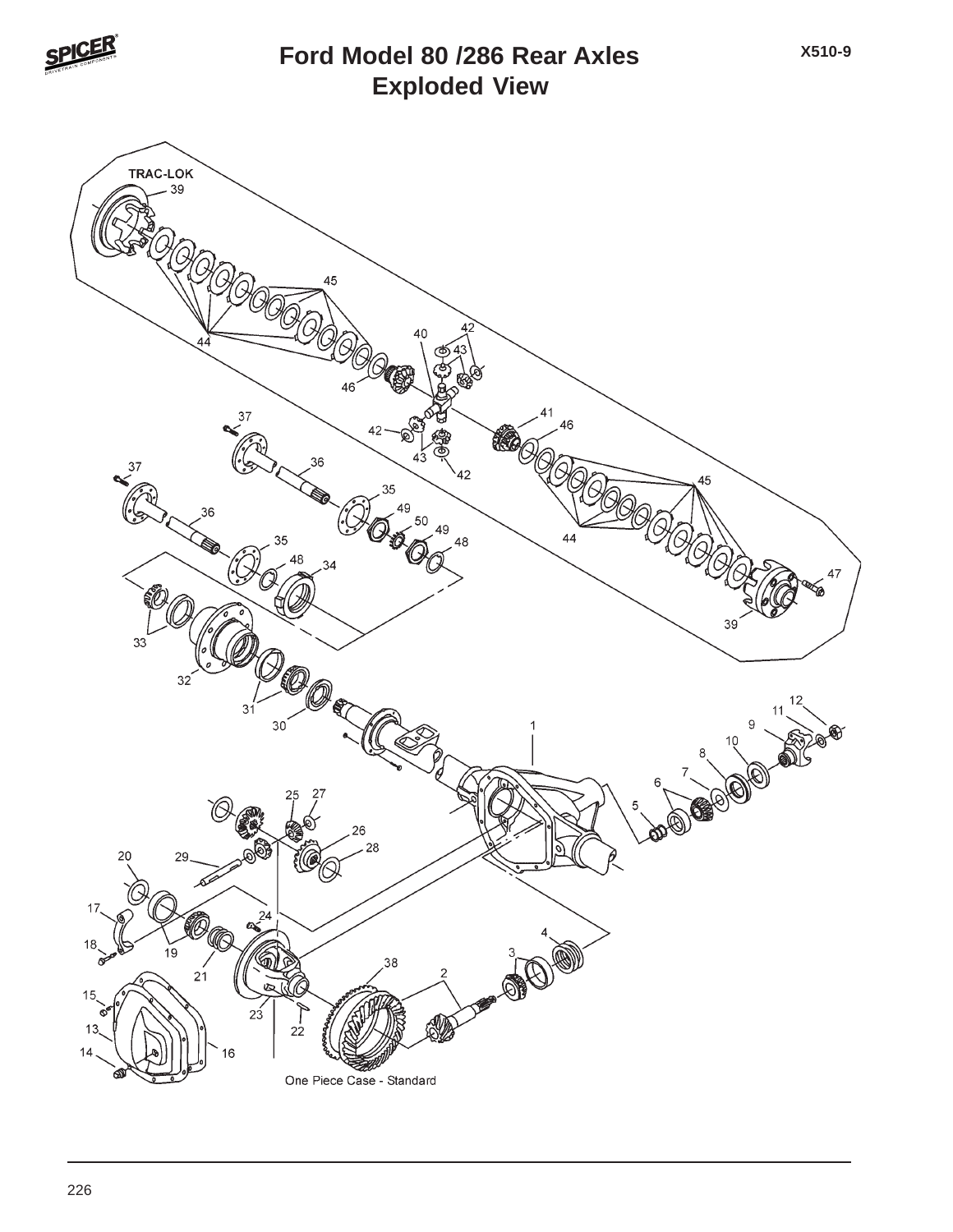## **Parts Listing Ford Model 80 /286 Rear Axles**



| <b>ITEM</b><br>NO. | <b>PART</b><br><b>NUMBER</b> | <b>DESCRIPTION</b>                 | <b>ITEM</b><br>NO. | <b>PART</b><br><b>NUMBER</b> | <b>DESCRIPTION</b>                          |
|--------------------|------------------------------|------------------------------------|--------------------|------------------------------|---------------------------------------------|
| 1                  | $- (3)$                      | Housing - Axle Service             | 25                 | 42413                        | Pinion - Differential (std)                 |
| $\overline{2}$     | $-$ (1)                      | Drive Pinion & Gear Assembly       | 26                 | $-^{(2)}$                    | Gear - Differential (std)                   |
| 3                  | $-^{(2)}$                    | KIT - Inner Pinion Bearing         | 27                 | 35082                        | Thrustwasher - Diff Pinion (std)            |
|                    | $-$ (2)                      | PKG - Pinion Bearing Shim          | 28                 | 34729                        | Thrustwasher - Diff Gear (std)              |
|                    |                              | (inc items 4, 5, 11, 12)           | 29                 | 46640                        | Shaft - Differential (std)                  |
|                    | $-^{(2)}$                    | PKG - Diff & Pinion Bearing Shim   | 30                 | $-^{(2)}$                    | Oil Seal (Inner Wheel)                      |
|                    |                              | (inc items 4, 5, 11, 12, 20)       | 31                 | $-^{(2)}$                    | Bearing Cone - Inner Wheel                  |
| 4                  | $-$ (4)                      | Inner Pinion Bearing Shims         |                    | $-^{(3)}$                    | Bearing Cup - Inner Wheel                   |
| 5                  | $- (4)$                      | Outer Pinion Bearing Shims         | 32                 | $-^{(3)}$                    | Hub & Rotor Assembly                        |
| 6                  | 707064X                      | KIT - Outer Pinion Bearing         | 33                 | $-^{(2)}$                    | Bearing Cone - Outer Wheel                  |
| $\overline{7}$     | 42430                        | Thrustwasher - Bearing             |                    | $- (3)$                      | Bearing Cup - Outer Wheel                   |
| 8                  | 46411<br>$-^{(2)}$           | Seal - Pinion Oil                  | 34                 | $- (2)$<br>$-^{(2)}$         | Retainer - Wheel Bearing (RH)               |
| 9                  | $-^{(2)}$                    | End Yoke Assembly (inc 10)         |                    | $-^{(2)}$                    | Retainer - Wheel Bearing (LH)               |
| 10                 | 37104                        | Slinger - End Yoke                 | 35                 | $-$ (1)                      | Gasket                                      |
| 11<br>12           | 37082                        | Washer - Pinion Nut<br>Pinion Nut  | 36<br>37           | $-^{(2)}$                    | Shaft - Axle<br>Screw & Lockwasher Assembly |
|                    | $-^{(2)}$                    | KIT - Carrier Cover                | 38                 | 42414                        | Tone Ring (ABS)                             |
|                    |                              | (inc items 13, 14, 15)             | 39                 | $-$ (4)                      | Case - Differential (t/l)                   |
| 13                 | $-^{(2)}$                    | <b>Carrier Cover</b>               | 40                 | $-^{(2)}$                    | Shaft - Differential (t/l)                  |
| 14                 | $-^{(2)}$                    | Plug - Carrier Cover               | 41                 | $-^{(2)}$                    | Gear - Differential (t/l)                   |
| 15                 | $-^{(2)}$                    | Bolt - Carrier Cover (qty 10)      | 42                 | $- (2)$                      | Thrustwasher - Pinion (t/l)                 |
| 16                 | 38615                        | <b>RTV Silicone Sealant</b>        | 43                 | $- (2)$                      | Pinion - Differential (t/l)                 |
| 17                 | $-^{(3)}$                    | Differential Bearing Cap           |                    | $-^{(2)}$                    | $KIT - Disc 8$ Plate $(t/I)$                |
| 18                 | 48632-1                      | Bolt - Differential Bearing Cap    | 44                 | $- (4)$                      | Disc - Differential Clutch                  |
| 19                 | 706070X                      | KIT - Differential Bearing         | 45                 | $- (4)$                      | Plate - Differential Pressure               |
| 20                 | $-$ (2)                      | KIT - Differential Outboard Spacer | 46                 | $- (4)$                      | Disc - Differential Dished                  |
| 21                 | $-^{(2)}$                    | PKG - Differential Bearing Shim    | 47                 | $-^{(2)}$                    | Bolt - Differential Case (t/l)              |
| 22                 | 47024                        | Lock - Differential Shaft          | 48                 | $-^{(2)}$                    | Retainer Ring / O-Ring                      |
| 23                 | $- (4)$                      | Case - Differential (std)          | 49                 | $-^{(2)}$                    | Spindle Nut                                 |
| 24                 | 42433                        | Bolt - Drive Gear (qty 12)         | 50                 | $-^{(2)}$                    | Lockwasher - Spindle Nut                    |
|                    |                              |                                    |                    |                              |                                             |
|                    |                              |                                    |                    |                              |                                             |
|                    |                              |                                    |                    |                              |                                             |
|                    |                              |                                    |                    |                              |                                             |
|                    |                              |                                    |                    |                              |                                             |
|                    |                              |                                    |                    |                              |                                             |
|                    |                              |                                    |                    |                              |                                             |
|                    |                              |                                    |                    |                              |                                             |
|                    |                              |                                    |                    |                              |                                             |
|                    |                              |                                    |                    |                              |                                             |
|                    |                              |                                    |                    |                              |                                             |
|                    |                              |                                    |                    |                              |                                             |
|                    |                              |                                    |                    |                              |                                             |
|                    |                              |                                    |                    |                              |                                             |
|                    |                              |                                    |                    |                              |                                             |
|                    |                              |                                    |                    |                              |                                             |
|                    |                              |                                    |                    |                              |                                             |
|                    |                              |                                    |                    |                              |                                             |
|                    |                              |                                    |                    |                              |                                             |
|                    |                              |                                    |                    |                              |                                             |
|                    |                              |                                    |                    |                              |                                             |
|                    |                              |                                    |                    |                              |                                             |

- (1) See "Bill of Material Table" on next page
- (2) See "Variable Parts Table" within this section
- (3) Contact Vehicle Manufacturer
- (4) Not Sold Separately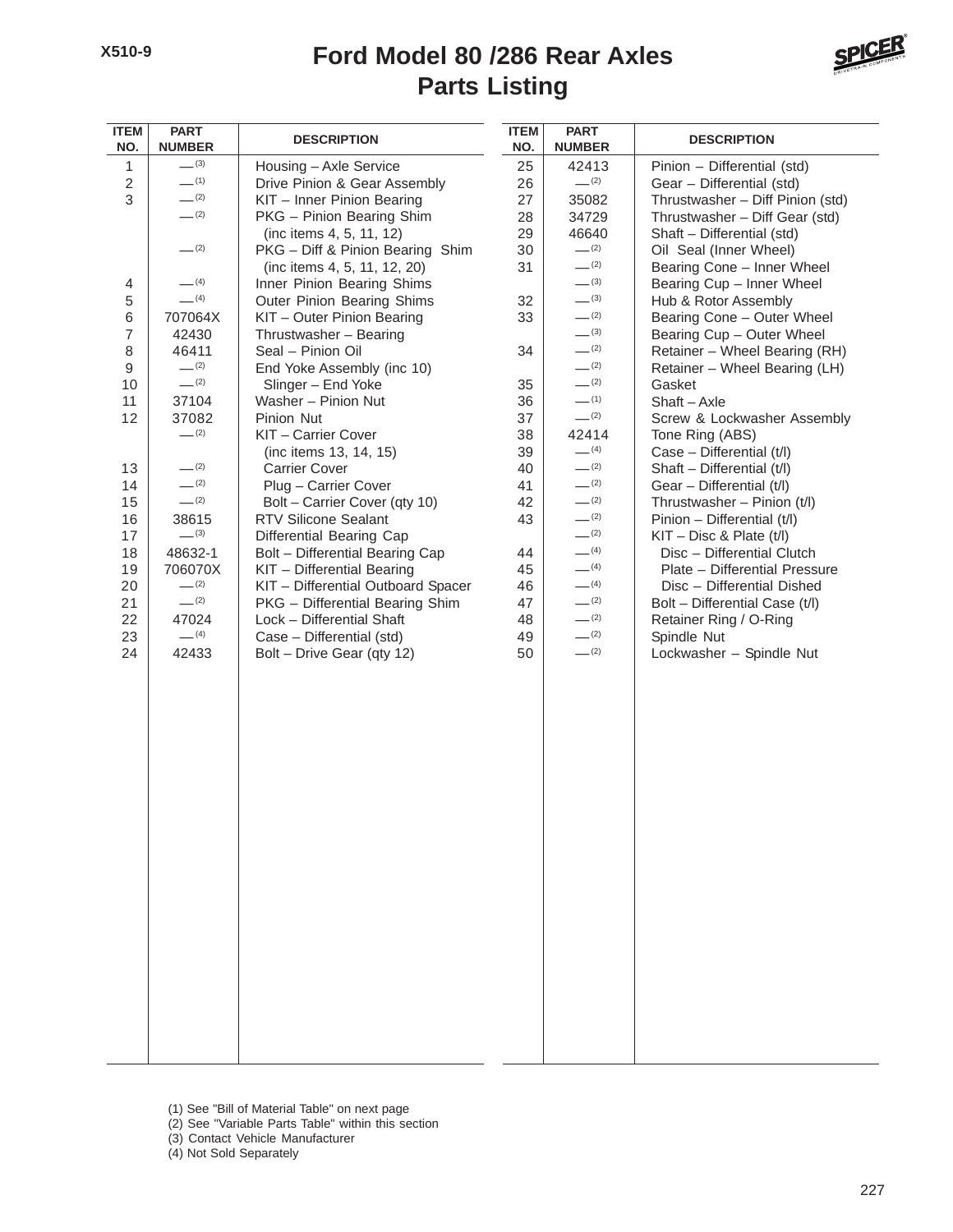

## **Bill of Material Table Ford Model 80 /286 Rear Axles**

| Axle            |                                          |       |                                                  | <b>Axle Kits</b>              | Shaft & Joint Assy. |                        |                   |                  |
|-----------------|------------------------------------------|-------|--------------------------------------------------|-------------------------------|---------------------|------------------------|-------------------|------------------|
| <b>Bill of</b>  | Diff.                                    |       | Ring Gear &                                      |                               | <b>Differential</b> |                        | <b>Right Hand</b> | <b>Left Hand</b> |
| <b>Material</b> | <b>Type</b>                              | Ratio | Pinion Kit <sup>(7)</sup>                        | Case Assy. Kit <sup>(8)</sup> | <b>Case Kit</b>     | <b>Inner Parts Kit</b> | Shaft Assy.       | Shaft Assy.      |
|                 | 1988 F-350 Super Duty                    |       |                                                  |                               |                     |                        |                   |                  |
| 605303-1        | Standard                                 | 4.63  | 707060-1X                                        | 707061X                       | 707062X             | 707063X                | 43286-1           | 43286-1          |
| 605303-2        | Standard                                 | 5.13  | 707060-4X                                        | 707061X                       | 707062X             | 707063X                | 43286-1           | 43286-1          |
| 605303-3        | Standard                                 | 4.63  | 707060-1X                                        | 707061X                       | 707062X             | 707063X                | 43286-1           | 43286-1          |
| 605303-4        | Standard                                 | 5.13  | 707060-4X                                        | 707061X                       | 707062X             | 707063X                | 43286-1           | 43286-1          |
|                 | 1989 F-350 Super Duty                    |       |                                                  |                               |                     |                        |                   |                  |
| 605400-1        | Standard                                 | 4.63  | 707060-1X                                        | 707061X                       | 707062X             | 707063X                | 43286-1           | 43286-1          |
| 605400-2        | Standard                                 | 5.13  | 707060-4X                                        | 707061X                       | 707062X             | 707063X                | 43286-1           | 43286-1          |
|                 | 1990-91 1/2 F-350 Super Duty             |       |                                                  |                               |                     |                        |                   |                  |
| 605445-1        | Standard                                 | 4.63  | 707060-1X                                        | 707184X                       | 707062X             | 707185X                | 43651-1           | 43651-1          |
| 605445-2        | Standard                                 | 5.13  | 707060-4X                                        | 707184X                       | 707062X             | 707185X                | 43651-1           | 43651-1          |
|                 | 1992-93 1/2 F-450 Chassis-DRW-Full Float |       |                                                  |                               |                     |                        |                   |                  |
| 605461-1        | Standard                                 | 4.63  | 707060-1X                                        | 707232X                       | 707230X             | 707185X                | 43651-1           | 43651-1          |
| 605461-2        | Standard                                 | 5.13  | 707060-4X                                        | 707232X                       | 707230X             | 707185X                | 43651-1           | 43651-1          |
|                 | 1993-94 1/2 F-450 Chassis-DRW-Full Float |       |                                                  |                               |                     |                        |                   |                  |
| 605632-1        | Standard                                 | 4.63  | 707060-1X                                        | 707232X                       | 707230X             | 707185X                | 43651-1           | 43651-1          |
| 605632-2        | Standard                                 | 5.13  | 707060-4X                                        | 707232X                       | 707230X             | 707185X                | 43651-1           | 43651-1          |
|                 | 1995-95 1/2 F-450 Chassis-DRW-Full Float |       |                                                  |                               |                     |                        |                   |                  |
| 605717-1        | Standard                                 | 4.63  | 707060-12X                                       | 707232X                       | 707230X             | 707185X                | 43651-1           | 43651-1          |
| 605717-2        | Standard                                 | 5.13  | 707060-13X                                       | 707232X                       | 707230X             | 707185X                | 43651-1           | 43651-1          |
|                 | 1996 E-350 DRW Chassis - Full Float      |       |                                                  |                               |                     |                        |                   |                  |
| 605834-1        | Standard                                 | 4.63  | 707361-5X                                        | 707330X                       | 707230X             | 707063X                | 46930-1           | 46930-2          |
|                 | 1996-98 F-450 Chassis-DRW-Full Float     |       |                                                  |                               |                     |                        |                   |                  |
| 605831-1        | Standard                                 | 4.63  | 707361-5X                                        | 707394X                       | 707395X             | 707185X                | 43651-1           | 43651-1          |
| 605831-2        | Standard                                 | 5.13  | 707361-6X                                        | 707394X                       | 707395X             | 707185X                | 43651-1           | 43651-1          |
| 605831-4        | <b>Trac Lok</b>                          | 5.13  | 707361-6X                                        | 708097                        | $-^{(3)}$           | $-^{(3)}$              | 43651-1           | 43651-1          |
|                 | 1997-98 E-350 DRW Chassis - Full Float   |       |                                                  |                               |                     |                        |                   |                  |
| 605807-1        | Standard                                 | 4.63  | 707361-5X                                        | 707330X                       | 707230X             | 707063X                | 46930-1           | 46930-2          |
|                 |                                          |       | 1998 1/2 E-350 Super Duty - DRW - Full Float     |                               |                     |                        |                   |                  |
| 606076-1        | Standard                                 | 4.10  | 707361-11X                                       | 707330X                       | 707230X             | 707063X                | 46930-1           | 46930-2          |
|                 |                                          |       | 1998 1/2-99 1/2 F-350 Chassis DRW Full Float ABS |                               |                     |                        |                   |                  |
| 605924-1        | Standard                                 | 3.73  | 708120-5                                         | 707330X                       | 707230X             | 707063X                | 47847-3           | 47847-4          |
| 605924-2        | Trac Lok                                 | 4.10  | 708120-6                                         | 707477X                       | 708053              | 708051                 | 47847-3           | 47847-4          |
| 605924-3        | <b>Trac Lok</b>                          | 4.30  | 708120-7                                         | 707477X                       | 708053              | 708051                 | 47847-3           | 47847-4          |
|                 |                                          |       |                                                  |                               |                     |                        |                   |                  |
| 605942-1        | Trac Lok                                 | 4.10  | 708120-6                                         | 707477X                       | 708053              | 708051                 | 47847-1           | 47847-2          |
|                 |                                          |       | 1998 1/2-99 1/2 F-450 Chassis-DRW-Full Float     |                               |                     |                        |                   |                  |
| 605925-1        | Standard                                 | 4.88  | 708120-10                                        | 707394X                       | 707395X             | 707185X                | 47852-1           | 47852-1          |
| 605925-2        | Trac Lok                                 | 4.88  | 708120-10                                        | 708097                        | $-^{(3)}$           | $-^{(3)}$              | 47852-1           | 47852-1          |
| 605925-3        | Standard                                 | 5.38  | 708120-11                                        | 707394X                       | 707395X             | 707185X                | 47852-1           | 47852-1          |
| 605925-4        | Trac Lok                                 | 5.38  | 708120-11                                        | 708097                        | $-^{(3)}$           | $-^{(3)}$              | 47852-1           | 47852-1          |
|                 |                                          |       | 1998 1/2-2000 F-350 Pick-Up DRW-Full Float       |                               |                     |                        |                   |                  |
| 605926-1        | Standard                                 | 3.73  | 708120-5                                         | 707330X                       | 707230X             | 707063X                | 47847-1           | 47847-2          |
| 605926-2        | Trac Lok                                 | 4.10  | 708120-6                                         | 707477X                       | 708053              | 708051                 | 47847-1           | 47847-2          |
| 605926-3        | Trac Lok                                 | 4.30  | 708120-7                                         | 707477X                       | 708053              | 708051                 | 47847-1           | 47847-2          |
|                 |                                          |       |                                                  |                               |                     |                        |                   |                  |
|                 |                                          |       |                                                  |                               |                     |                        |                   |                  |
|                 |                                          |       |                                                  |                               |                     |                        |                   |                  |
|                 |                                          |       |                                                  |                               |                     |                        |                   |                  |

(3) Contact vehicle manufacturer

(7) See Ring Gear & Pinion Kits in XGI Catalog for ratio & tooth combinations.

228 (8) See Differential Case Assy Kits in XGI Catalog for spline data & ratios.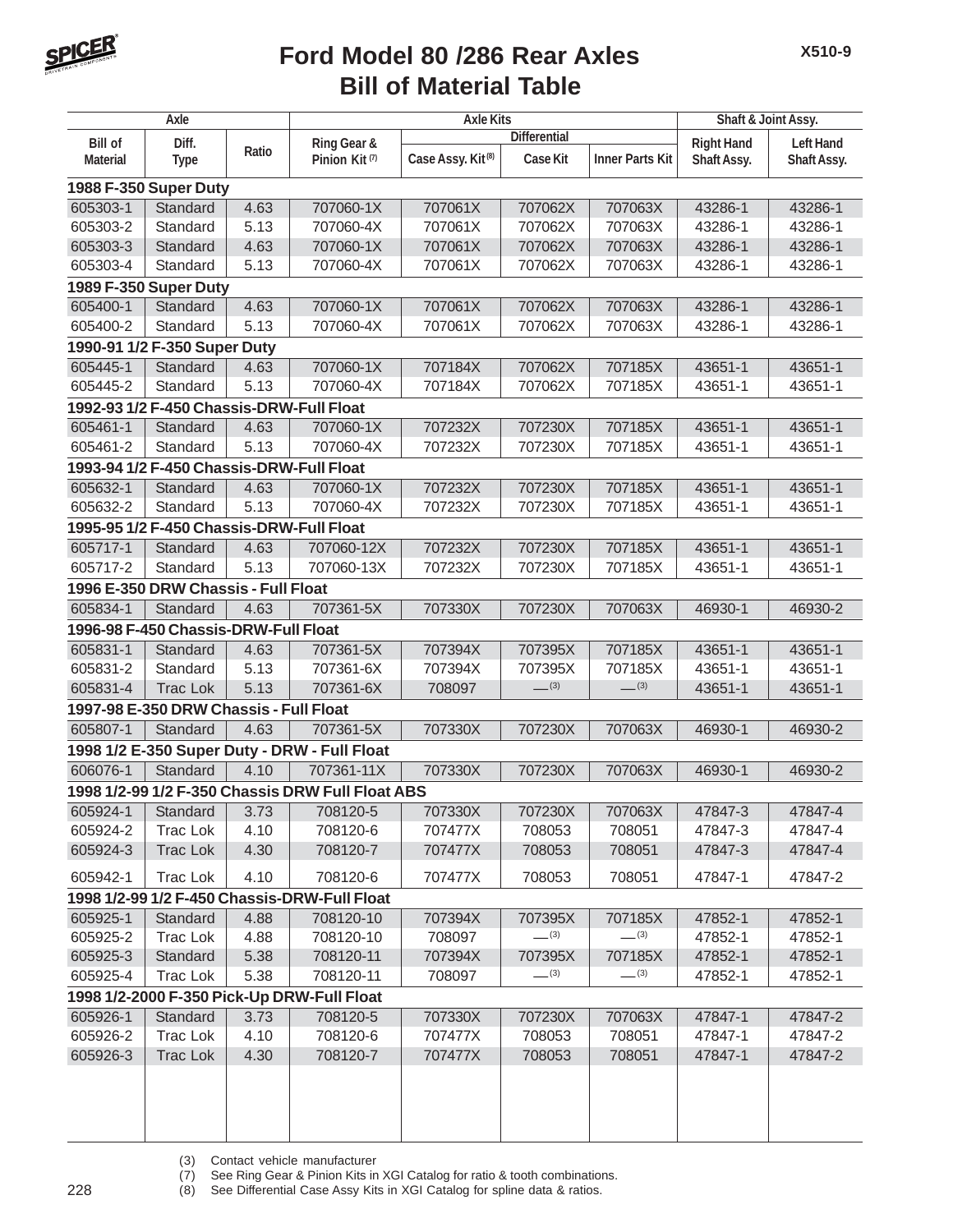# **Variable Parts Listing Ford Model 80 /286 Rear Axles**



|                | Kits & Parts - Use With All Applications |                          |                          |              |                      |              |                          |  |  |
|----------------|------------------------------------------|--------------------------|--------------------------|--------------|----------------------|--------------|--------------------------|--|--|
|                | <b>Description &amp; Item Number</b>     |                          | <b>Bills of Material</b> |              |                      |              |                          |  |  |
|                | (Refer to "Exploded View" at the         |                          | 605303                   | 605400       | 605461               | 605632       | 605717                   |  |  |
|                | front of this section)                   |                          |                          | 605445       |                      |              |                          |  |  |
| $\mathbf{1}$   | KIT - Inner Pinion Bearing               | 3                        | 707065X                  | 707065X      | 707065X              | 707065X      | 707065X                  |  |  |
| $\overline{2}$ | PKG - Pinion Bearing Shim                | $\blacksquare$           | 707066X                  | 707066X      | 707066X              | 707066X      | 707066X                  |  |  |
| 3              | PKG - Diff & Pinion Bearing<br>Shim      | $\overline{\phantom{a}}$ | 708036                   | 708036       | 708036               | 708036       | 708036                   |  |  |
| 4              | End Yoke Assembly (inc 10)               | 9                        | 3-4-11081-1X             | 3-4-11081-1X | $3 - 4 - 11081 - 1X$ | 3-4-11081-1X | 3-4-11081-1X             |  |  |
| 5              | Slinger - End Yoke                       | 10                       | 42432                    | 42432        | 42432                | 42432        | 42432                    |  |  |
| 6              | KIT-Carrier Cover                        | $\overline{\phantom{a}}$ | 707070X                  | 707070X      | 707231X              | 707231X      | 707231X                  |  |  |
| $\overline{7}$ | <b>Carrier Cover</b>                     | 13                       | 42434                    | 42434        | 42434                | 42434        | 42434                    |  |  |
| 8              | Plug - Carrier Cover                     | 14                       | 36472                    | 36472        | 38637                | 38637        | 38637                    |  |  |
| $\mathsf{9}$   | Bolt - Carrier Cover (qty 10)            | 15                       | 34822                    | 34822        | 34822                | 34822        | 34822                    |  |  |
| 10             | KIT - Differential Outboard Spacer       | 20                       | 707069X(9)               | 707069X(9)   | 707069X(9)           | 707069X(9)   | 707069X(9)               |  |  |
| 11             | PKG - Differential Bearing Shim          | 21                       | 708035                   | 708035       | 708035               | 708035       | 708035                   |  |  |
| 12             | Gear - Differential (std)                | 26                       | 42411                    | 43652        | 43652                | 43652        | 43652                    |  |  |
| 13             | Oil Seal (Inner Wheel)                   | 30                       | 42446                    | 42446        | 44303                | 44303        | 44303                    |  |  |
| 14             | Bearing Cone - Inner Wheel               | 31                       | 566025                   | 566025       | 566025               | 565962       | 565962                   |  |  |
| 15             | Bearing Cone - Outer Wheel               | 33                       | 565907                   | 565907       | 565907               | 566057       | 566057                   |  |  |
| 16             | Retainer - Wheel Bearing (RH)            | 34                       | 43075                    | 43075        |                      |              | 46471                    |  |  |
| 17             | Retainer - Wheel Bearing (LH)            | $\overline{\phantom{m}}$ | 43076                    | 43076        |                      |              | 46471                    |  |  |
| 18             | Gasket                                   | 35                       | 42445                    | 42445        | 45817                | 45817        | 42445                    |  |  |
| 19             | Screw & Lockwasher Assembly              | 37                       | 42447                    | 42447        | 45816                | 45816        | 45816                    |  |  |
| 20             | Shaft - Differential $(t/l)$             | 40                       |                          |              |                      |              |                          |  |  |
| 21             | Gear - Differential (t/l)                | 41                       | $\qquad \qquad -$        |              |                      |              |                          |  |  |
| 22             | Thrustwasher - Pinion (t/l)              | 42                       |                          |              |                      |              |                          |  |  |
| 23             | Pinion - Differential (t/l)              | 43                       | $\equiv$                 |              |                      |              |                          |  |  |
| 24             | $KIT - Disc 8$ Plate $(t/I)$             |                          |                          |              |                      |              |                          |  |  |
| 25             | Bolt - Differential Case (t/l)           | 47                       |                          |              |                      |              | $\overline{\phantom{0}}$ |  |  |
| 26             | Retainer Ring / O-Ring                   | 48                       | $\overline{\phantom{0}}$ |              | 36637                | 36637        |                          |  |  |
| 27             | Spindle Nut                              | 49                       |                          |              | 36635                | 36635        |                          |  |  |
| 28             | Lockwasher - Spindle Nut                 | 50                       |                          |              | 36636                | 36636        |                          |  |  |

(See next page for additional bills of material)

(9) 701133X & 707069X contain bearing preload spacers which can be purchased separately. See Differential Bearing Adjustment Shim Table, at the back of the Ford section of this catalog, for thickness applications. The bearing cone spacer (44849) can be purchased separately in kit 701152X.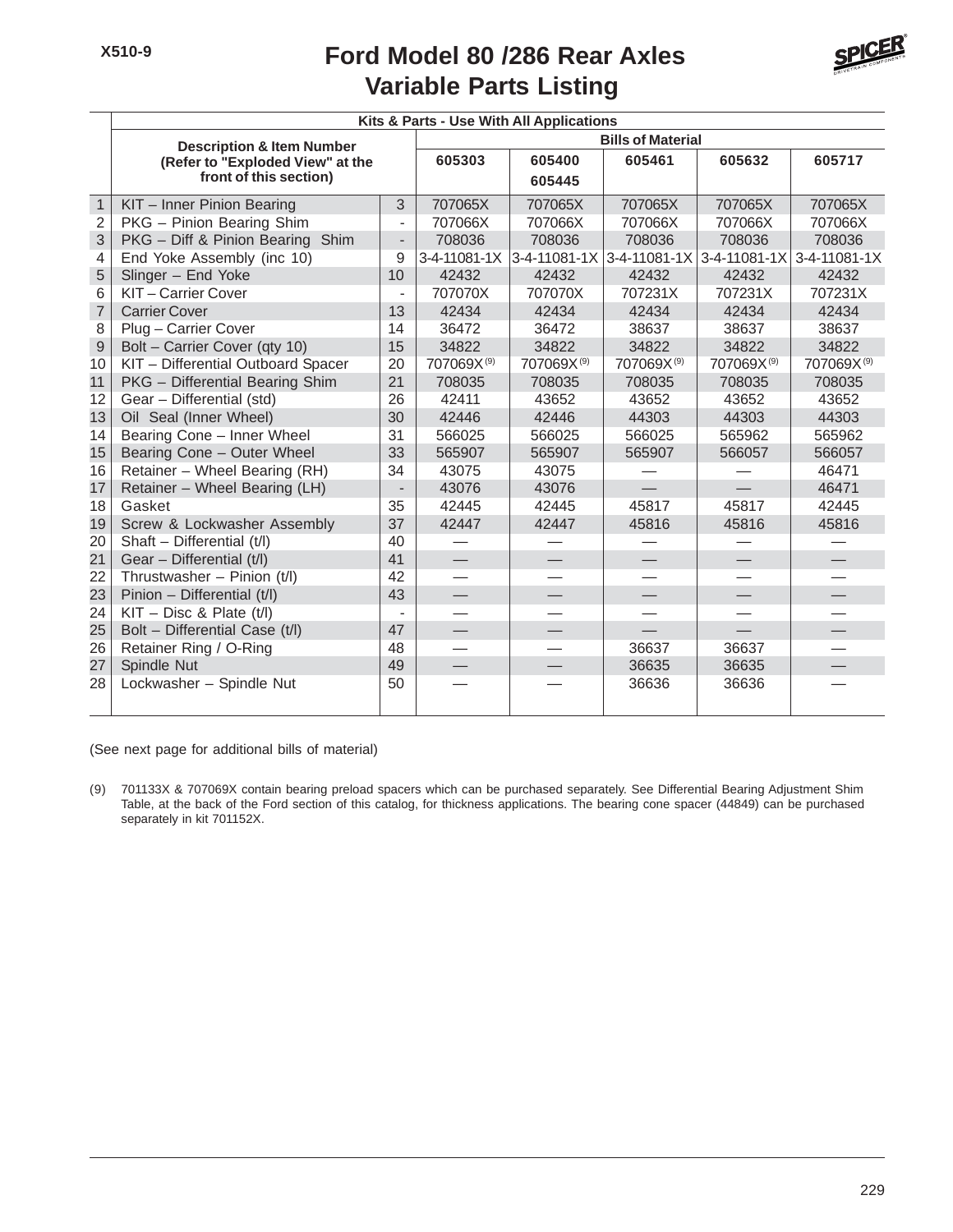

### **Variable Parts Listing Ford Model 80 /286 Rear Axles**

|                | Kits & Parts - Use With All Applications       |                              |                          |                        |            |                        |                        |  |  |  |
|----------------|------------------------------------------------|------------------------------|--------------------------|------------------------|------------|------------------------|------------------------|--|--|--|
|                | <b>Description &amp; Item Number (Refer to</b> |                              | <b>Bills of Material</b> |                        |            |                        |                        |  |  |  |
|                | "Exploded View" at the front of this section)  |                              | 605807                   | 605831                 | 605834     | 605924                 | 605925                 |  |  |  |
| $\mathbf{1}$   | KIT - Inner Pinion Bearing                     | 3                            | 707065X                  | 707065X                | 707065X    | 707447X                | 707447X                |  |  |  |
| $\overline{2}$ | PKG - Pinion Bearing Shim                      | $\overline{\phantom{0}}$     | 707066X                  | 707066X                | 707066X    | 707480X                | 707480X                |  |  |  |
| 3              | PKG - Diff & Pinion Bearing Shim               | $\overline{\phantom{a}}$     | 707365X                  | 707365X                | 707365X    | 707481X                | 707481X                |  |  |  |
| 4              | End Yoke Assembly (inc 10)                     | 9                            | 75725X                   | 3-4-11081-1X           | 75725X     | 3-4-11081-1X           | 3-4-11281-1X           |  |  |  |
| 5              | Slinger - End Yoke                             | 10                           | 42432                    | 42432                  | 42432      | 231872                 | 231872                 |  |  |  |
| 6              | KIT-Carrier Cover                              | $\overline{\phantom{a}}$     | 707231X                  | 707231X                | 707231X    | 707479X                | 707478X                |  |  |  |
| $\overline{7}$ | <b>Carrier Cover</b>                           | 13                           | 42434                    | 42434                  | 42434      | 47717-1                | 47843                  |  |  |  |
| 8              | Plug - Carrier Cover                           | 14                           | 38637                    | 38637                  | 38637      | 38637                  | 38637                  |  |  |  |
| $\hbox{9}$     | Bolt - Carrier Cover (qty 10)                  | 15                           | 34822                    | 34822                  | 34822      | 34822                  | 47508                  |  |  |  |
| 10             | KIT - Differential Outboard Spacer             | 20                           | 701133X <sup>(9)</sup>   | 701133X <sup>(9)</sup> | 701133X(9) | 701133X <sup>(9)</sup> | 701133X <sup>(9)</sup> |  |  |  |
| 11             | PKG - Differential Bearing Shim                | 21                           | 707364X                  | 707364X                | 707364X    | 707364X                | 707364X                |  |  |  |
| 12             | Gear - Differential (std)                      | 26                           | 42411                    | 43652                  | 42411      | 42411                  | 43652                  |  |  |  |
| 13             | Oil Seal (Inner Wheel)                         | 30                           | 47507                    | 44303                  | 47507      | 47507                  | 47860                  |  |  |  |
| 14             | Bearing Cone - Inner Wheel                     | 31                           | 565906                   | 565962                 | 565906     | 565906                 | 566071                 |  |  |  |
| 15             | Bearing Cone - Outer Wheel                     | 33                           | 565911                   | 566057                 | 565911     | 565911                 | 550348                 |  |  |  |
| 16             | Retainer - Wheel Bearing (RH)                  | 34                           | 43075                    | 46471                  | 43075      | 43075                  | 47858                  |  |  |  |
| 17             | Retainer - Wheel Bearing (LH)                  | $\qquad \qquad \blacksquare$ | 43075                    | 46471                  | 43075      | 43075                  | 47858                  |  |  |  |
| 18             | Gasket                                         | 35                           | 39697                    | 42445                  | 39697      |                        |                        |  |  |  |
| 19             | Screw & Lockwasher Assembly                    | 37                           | 45720                    | 45816                  | 45720      | 45816                  | 45816                  |  |  |  |
| 20             | Shaft - Differential (t/l)                     | 40                           |                          |                        |            | 47802                  |                        |  |  |  |
| 21             | Gear - Differential (t/l)                      | 41                           |                          |                        |            | 47796                  |                        |  |  |  |
| 22             | Thrustwasher - Pinion (t/l)                    | 42                           |                          |                        |            | 47800                  |                        |  |  |  |
| 23             | Pinion - Differential (t/l)                    | 43                           |                          |                        |            | 47798                  |                        |  |  |  |
| 24             | $KIT - Disc 8$ Plate (t/l)                     |                              |                          |                        |            | 702009                 |                        |  |  |  |
| 25             | Bolt - Differential Case (t/l)                 | 47                           |                          |                        |            | 41610-1                | $\equiv$               |  |  |  |
| 26             | Retainer Ring / O-Ring                         | 48                           |                          |                        |            | 47893                  | 47857                  |  |  |  |
| 27             | Spindle Nut                                    | 49                           |                          |                        |            |                        |                        |  |  |  |
| 28             | Lockwasher - Spindle Nut                       | 50                           |                          |                        |            |                        |                        |  |  |  |

(See next page for additional bills of material)

(9) 701133X & 707069X contain bearing preload spacers which can be purchased separately. See Differential Bearing Adjustment Shim Table, at the back of the Ford section of this catalog, for thickness applications. The bearing cone spacer (44849) can be purchased separately in kit 701152X.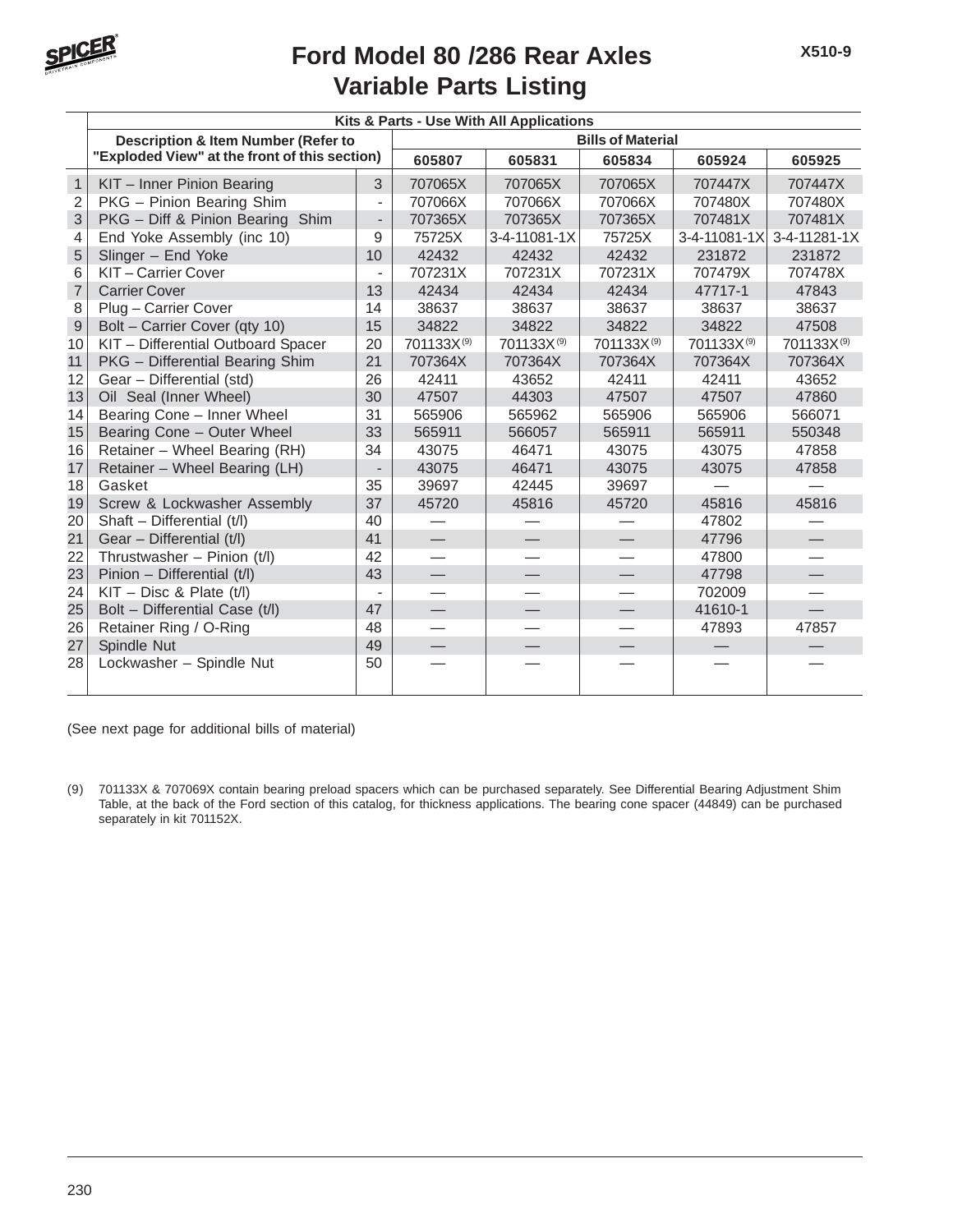# **Variable Parts Listing Ford Model 80 /286 Rear Axles**



|                  | Kits & Parts - Use With All Applications       |                                               |                           |            |              |                        |  |  |  |  |
|------------------|------------------------------------------------|-----------------------------------------------|---------------------------|------------|--------------|------------------------|--|--|--|--|
|                  | <b>Description &amp; Item Number (Refer to</b> |                                               | <b>Bills of Material</b>  |            |              |                        |  |  |  |  |
|                  |                                                | "Exploded View" at the front of this section) |                           | 605942     | 605944       | 606076                 |  |  |  |  |
| $\mathbf{1}$     | KIT - Inner Pinion Bearing                     | 3                                             | 707447X                   | 707447X    | 707447X      | 707065X                |  |  |  |  |
| $\overline{2}$   | PKG - Pinion Bearing Shim                      | $\overline{a}$                                | 707480X                   | 707480X    | 707480X      | 707066X                |  |  |  |  |
| 3                | PKG - Diff & Pinion Bearing Shim               | $\qquad \qquad \blacksquare$                  | 707481X                   | 707481X    | 707481X      | 707365X                |  |  |  |  |
| 4                | End Yoke Assembly (inc 10)                     | 9                                             | 3-4-11081-1X 3-4-11081-1X |            | 3-4-11281-1X | 75725X                 |  |  |  |  |
| 5                | Slinger - End Yoke                             | 10                                            | 231872                    | 231872     | 231872       | 42432                  |  |  |  |  |
| 6                | KIT-Carrier Cover                              | $\overline{\phantom{a}}$                      | 707479X                   | 707479X    | 707478X      | 707231X                |  |  |  |  |
| $\overline{7}$   | <b>Carrier Cover</b>                           | 13                                            | 47717-1                   | 47717-1    | 47843        | 42434                  |  |  |  |  |
| 8                | Plug - Carrier Cover                           | 14                                            | 38637                     | 38637      | 38637        | 38637                  |  |  |  |  |
| $\boldsymbol{9}$ | Bolt - Carrier Cover (qty 10)                  | 15                                            | 34822                     | 34822      | 34822        | 34822                  |  |  |  |  |
| 10               | KIT - Differential Outboard Spacer             | 20                                            | 701133X(9)                | 701133X(9) | 701133X(9)   | 701133X <sup>(9)</sup> |  |  |  |  |
| 11               | PKG - Differential Bearing Shim                | 21                                            | 707364X                   | 707364X    | 707364X      | 707364X                |  |  |  |  |
| 12               | Gear - Differential (std)                      | 26                                            | 42411                     |            | 43652        | 42411                  |  |  |  |  |
| 13               | Oil Seal (Inner Wheel)                         | 30                                            | 47507                     | 47507      | 47860        | 47507                  |  |  |  |  |
| 14               | Bearing Cone - Inner Wheel                     | 31                                            | 565906                    | 565906     | 566071       | 565906                 |  |  |  |  |
| 15               | Bearing Cone - Outer Wheel                     | 33                                            | 565911                    | 565911     | 550348-1     | 565911                 |  |  |  |  |
| 16               | Retainer - Wheel Bearing (RH)                  | 34                                            | 43075                     | 43075      | 47858        | 43075                  |  |  |  |  |
| 17               | Retainer - Wheel Bearing (LH)                  |                                               | 43075                     | 43075      | 47858        | 43075                  |  |  |  |  |
| 18               | Gasket                                         | 35                                            |                           |            |              | 39697                  |  |  |  |  |
| 19               | Screw & Lockwasher Assembly                    | 37                                            | 45816                     | 45816      | 45816        | 45720                  |  |  |  |  |
| 20               | Shaft - Differential (t/l)                     | 40                                            | 47802                     | 47802      |              |                        |  |  |  |  |
| 21               | Gear - Differential (t/l)                      | 41                                            | 47796                     | 47796      |              |                        |  |  |  |  |
| 22               | Thrustwasher - Pinion (t/l)                    | 42                                            | 47800                     | 47800      |              |                        |  |  |  |  |
| 23               | Pinion - Differential (t/l)                    | 43                                            | 47798                     | 47798      |              |                        |  |  |  |  |
| 24               | $KIT - Disc 8$ Plate (t/l)                     | $\overline{\phantom{a}}$                      | 702009                    | 702009     |              |                        |  |  |  |  |
| 25               | Bolt - Differential Case (t/l)                 | 47                                            | 41610-1                   | 41610-1    |              |                        |  |  |  |  |
| 26               | Retainer Ring / O-Ring                         | 48                                            | 47893                     | 47893      | 47857        |                        |  |  |  |  |
| 27               | Spindle Nut                                    | 49                                            |                           |            |              |                        |  |  |  |  |
| 28               | Lockwasher - Spindle Nut                       | 50                                            |                           |            |              |                        |  |  |  |  |

(9) 701133X & 707069X contain bearing preload spacers which can be purchased separately. See Differential Bearing Adjustment Shim Table, at the back of the Ford section of this catalog, for thickness applications. The bearing cone spacer (44849) can be purchased separately in kit 701152X.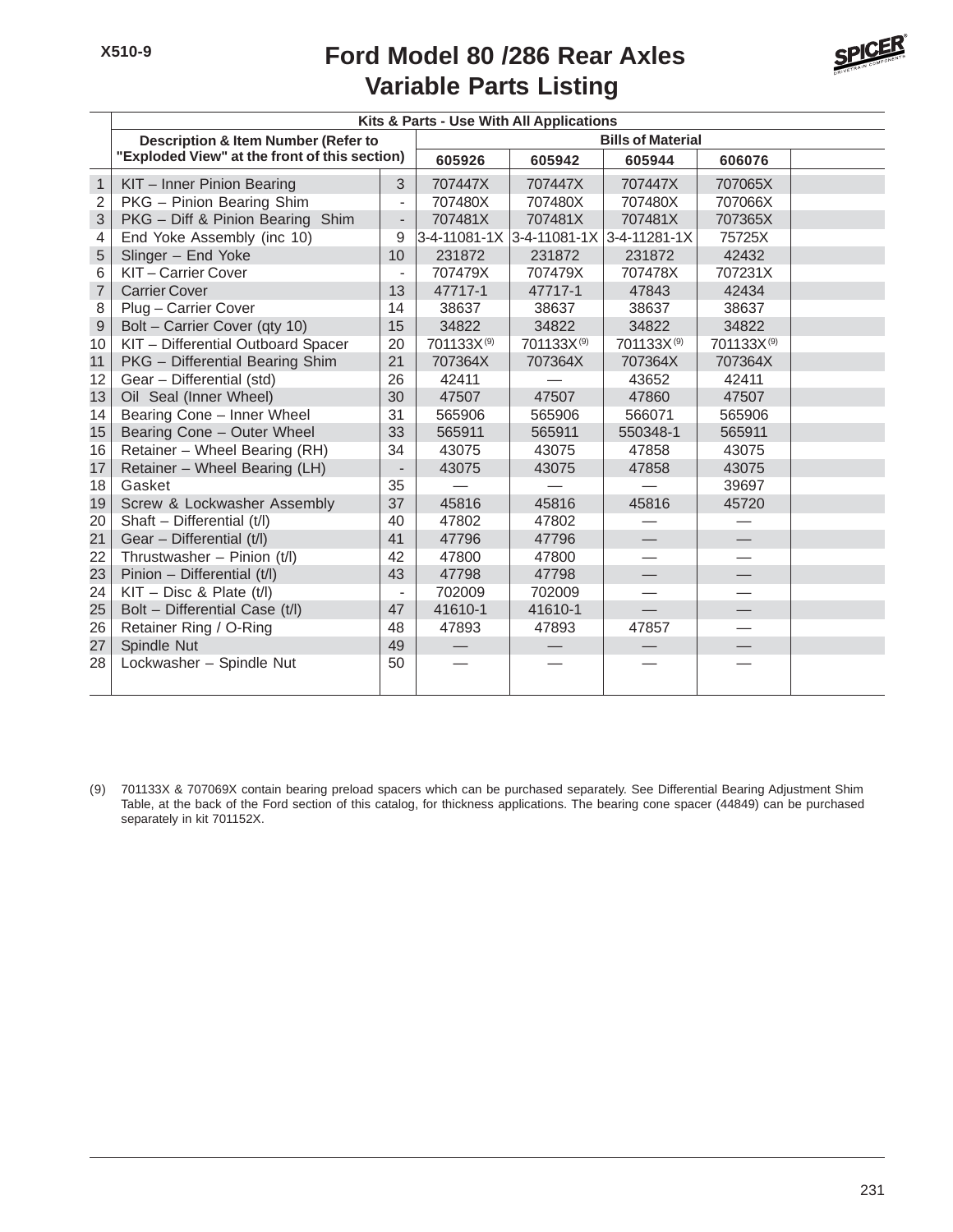

### **Ford Optional Camber/Caster Bushing Chart**

### **Ford 28 IFS Front Optional Camber/Caster Bushing Chart (round)**

|                                                 | <b>CASTER</b>               |                     |                                          | <b>CAMBER</b>                |                              |                       |       |
|-------------------------------------------------|-----------------------------|---------------------|------------------------------------------|------------------------------|------------------------------|-----------------------|-------|
| Amount of<br><b>Caster</b><br><b>Correction</b> | <b>Right</b><br><b>Side</b> | Left<br><b>Side</b> | Amount of<br>Camber<br><b>Correction</b> | <b>Right</b><br><b>Side</b>  | Left<br><b>Side</b>          | Part<br><b>Number</b> | Color |
| $0^\circ 00'$                                   | none                        | none                | $0\ 00'$                                 | none                         | none                         | 40218                 | none  |
| $0^\circ 00'$                                   | none                        | none                | 100'                                     | positive (1)<br>negative (2) | positive (1)<br>negative (2) | 42981                 |       |
| $1^{\circ}$ 00'                                 | positive                    | do not use          | 100'                                     | positive (1)<br>negative (2) | do not use                   | 43182                 |       |

(1) Arrow out (2) Arrow in

### **Ford 28 IFS and 35 IFS Front Optional Camber/Caster Bushing Chart (hexagonal)**

| Amount of<br><b>Caster</b><br><b>Correction</b> | <b>Right</b><br><b>Side</b> | Left<br><b>Side</b> | Amount of<br>Camber<br><b>Correction</b> | Part<br><b>Number</b> | Color        |
|-------------------------------------------------|-----------------------------|---------------------|------------------------------------------|-----------------------|--------------|
| $0^\circ 00'$                                   | none                        | none                | $0\ 00'$                                 | 43918                 | <b>Black</b> |
| $0^\circ 00'$                                   | none                        | none                | 0.30'                                    | 43592                 | Green        |
| $0^{\circ} 00'$                                 | none                        | none                | 00'                                      | 43919                 | Red          |
| $00^{\circ}$<br>∩°                              | none                        | none                | 30'                                      | 43920                 | <b>Blue</b>  |

No Arrows

### **Ford 44 IFS and 50 IFS Front Optional Camber/Caster Bushing Chart**

|                                                 | <b>CASTER</b>               |                     |                                          | <b>CAMBER</b>                |                             |                       |              |
|-------------------------------------------------|-----------------------------|---------------------|------------------------------------------|------------------------------|-----------------------------|-----------------------|--------------|
| Amount of<br><b>Caster</b><br><b>Correction</b> | <b>Right</b><br><b>Side</b> | Left<br><b>Side</b> | Amount of<br>Camber<br><b>Correction</b> | Right<br><b>Side</b>         | Left<br><b>Side</b>         | Part<br><b>Number</b> | <b>Color</b> |
| $0^\circ 00'$                                   | none                        | none                | 0.30'                                    | none                         | none                        | 42229                 | none         |
| $0^\circ 00'$                                   | none                        | none                | 00'                                      | none                         | none                        | 43149                 | Red          |
| $0^\circ 00'$                                   | none                        | none                | 30'<br>1.                                | none                         | none                        | 43579                 | <b>Blue</b>  |
| $0^\circ 30'$                                   |                             |                     | 0.54'                                    | positive (1)<br>negative (2) | positive (1)<br>neqative(2) | 46580                 | <b>Black</b> |
| $0^\circ$ 30'                                   |                             |                     | 124'                                     | positive (1)<br>negative (2) | positive (1)<br>neqative(2) | 46579                 | Yellow       |

**(1) Arrow out (2) Arrow in**

#### **Ford 50 and 60 Front Optional Camber/Caster Bushing Chart**

| Amount of<br><b>Caster</b><br><b>Correction</b> | <b>Right</b><br><b>Side</b> | Left<br><b>Side</b> | Amount of<br>Camber<br><b>Correction</b> | Part<br><b>Number</b> | Color        |
|-------------------------------------------------|-----------------------------|---------------------|------------------------------------------|-----------------------|--------------|
| $0^\circ 00'$                                   | none                        | none                | 00'<br>0                                 | 44507                 | <b>Black</b> |
| $0^\circ$ 30'                                   | positive                    | negative            | 00'<br>0                                 | 44508                 | Red          |
| $0^\circ$ 30'                                   | negative                    | positive            | 00'<br>0                                 | 44509                 | <b>Blue</b>  |
| $0^{\circ} 45'$                                 | positive                    | none                | 00'<br>0                                 | 44510                 | Green        |
| $0^{\circ} 45'$                                 | negative                    | positive            | 0.00'                                    | 44511                 | Yellow       |
| $0^\circ 00'$                                   | positive                    | negative            | 0.30'                                    | 50421                 | Pink         |
| $0^\circ$ 30'                                   | negative                    | positive            | 0.30'                                    | 50422                 | Orange       |

No Arrows

**Notes**: The camber can be used for both positive and nevative applications, unless otherwise noted. For negative camber, point the arrow on the camber adjuster inboard. OPT is for optional bushing.